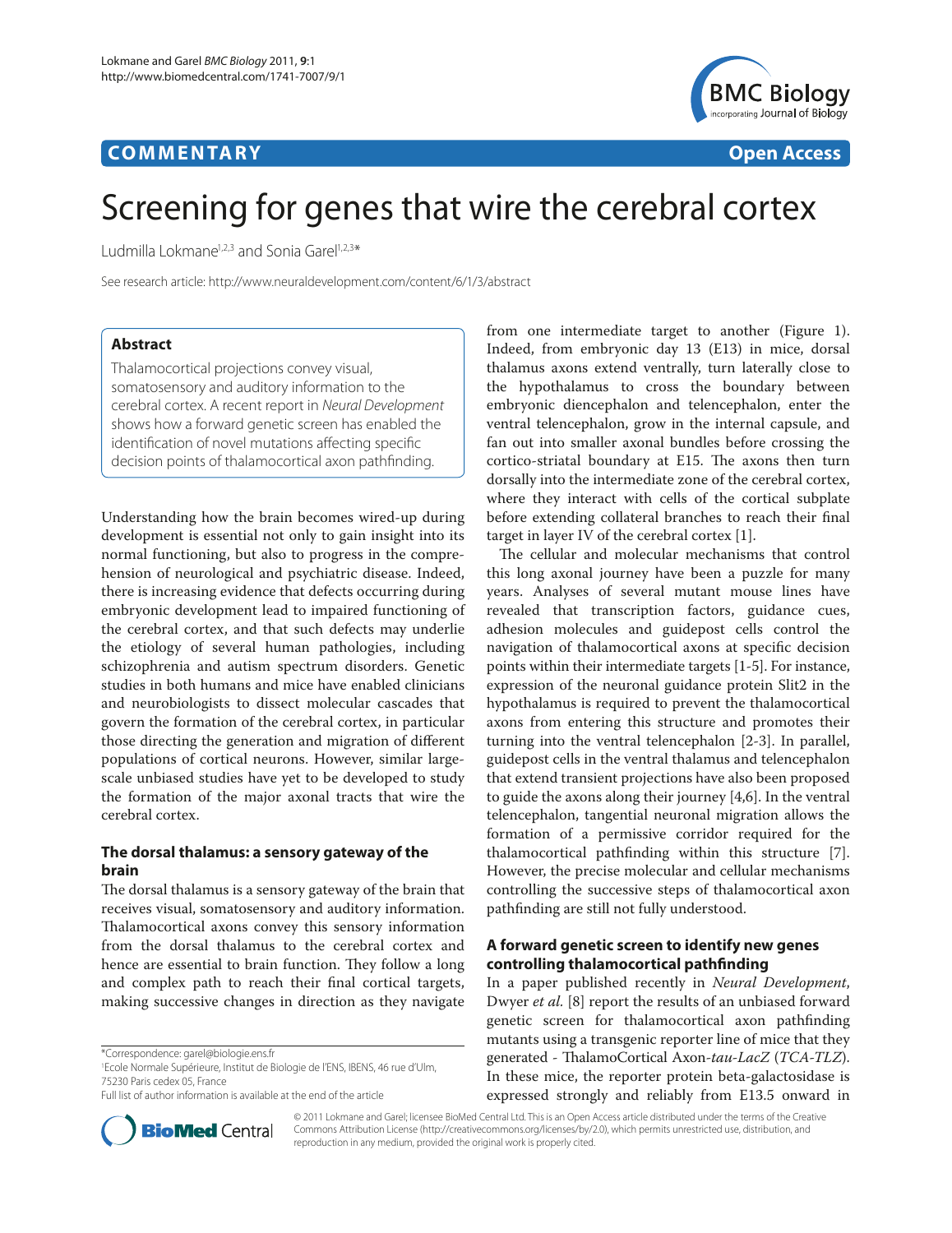

dorsal thalamus neuronal cell bodies as well as in their axons [8]. The *TCA-TLZ* line therefore allows the visualization of the entire population of thalamocortical axons, thereby providing an elegant genetic tool to examine the global navigation and connectivity of the thalamocortical system. Dwyer *et al*. subjected mice of the *TCA-TLZ* line to random mutagenesis with N-ethyl-N-nitrosourea (ENU), followed by a breeding strategy of two intercrosses and one backcross, in order to identify thalamocortical axon phenotypes in homozygote mutant embryos at E18.5. Indeed, this experimental approach had the unique advantage of making it possible to screen for the effects of recessive mutations, including potentially lethal ones, on the whole brain [9].

Amongst 57 lines screened for an abnormal pattern of *TCA-TLZ* expression, the authors isolated 6 independent recessive mutant lines whose mutations were mapped using an experimental procedure previously developed to identify mouse models of human pathologies. Interestingly, the high proportion of mutant lines identified (6 out of 57) indicates that thalamocortical axon navigation is a very sensitive process, most probably due to the fact that these axons cross several intermediate targets. Therefore, the analysis of defects in this system not only provides essential knowledge about novel genes controlling the formation of these particular projections, but also constitutes a selective read-out of abnormal forebrain morphogenesis.

Remarkably, out of the six mutant lines identified, five carried mutations that mapped to chromosomal regions not previously known to contain genes involved in thalamocortical axon development. Dwyer *et al.* found that these six mutations lead to defects in several critical decision points (Figure 1). In *fuddle* and *magoo* mutants,

the axons were partially misrouted ventrally in the ventral telencephalon just after crossing the diencephalon-telencephalon border. In *sprawl* and *baffled* mutants, the axons were overfasciculated and disorganized in the internal capsule, and they also stalled at the corticostriatal boundary. In *bumpy* mutants, thalamocortical axons abnormally innervated ectopic clusters of cells in the marginal zone of the cerebral cortex. In addition, Dwyer *et al*. found a sixth mutant, *wanderer*, with thalamocortical pathfinding defects, in which a subset of axons was misrouted ventrally in the ventral telencephalon (Figure 1). The genetic mapping of *wanderer* revealed that the phenotype is caused by a novel mutation in the *Emx2* gene, which encodes a transcription factor already known to control cortical development and thalamocortical axon guidance in mice [10]. Using the *TCA-TLZ* reporter line, the authors observed that in this *Emx2* mutant the ventrally misrouted axons grew rostrally along the lateral olfactory tract, a behavior that had not been visualized before [10]. Indeed, thalamocortical axon pathfinding has so far been mostly examined by either axonal tracing using lipophilic tracers or immunostaining, neither of which enable a specific labeling of the entire axonal projection. This novel analysis of *wanderer*/*Emx2* mutants highlights the fact that the robustness of the *TCA-TLZ* reporter allows the visualization of phenotypes that could not be detected otherwise, and that ventrally misrouted thalamocortical axons can aberrantly join another large axonal tract when they encounter it. Moreover, heterozygous mutations of *EMX2* in humans have been implicated in some cases of a rare developmental disorder, schizencephaly, characterized by different clinical features, including mental retardation, hypotonia, epilepsy and spasticity [11,12].